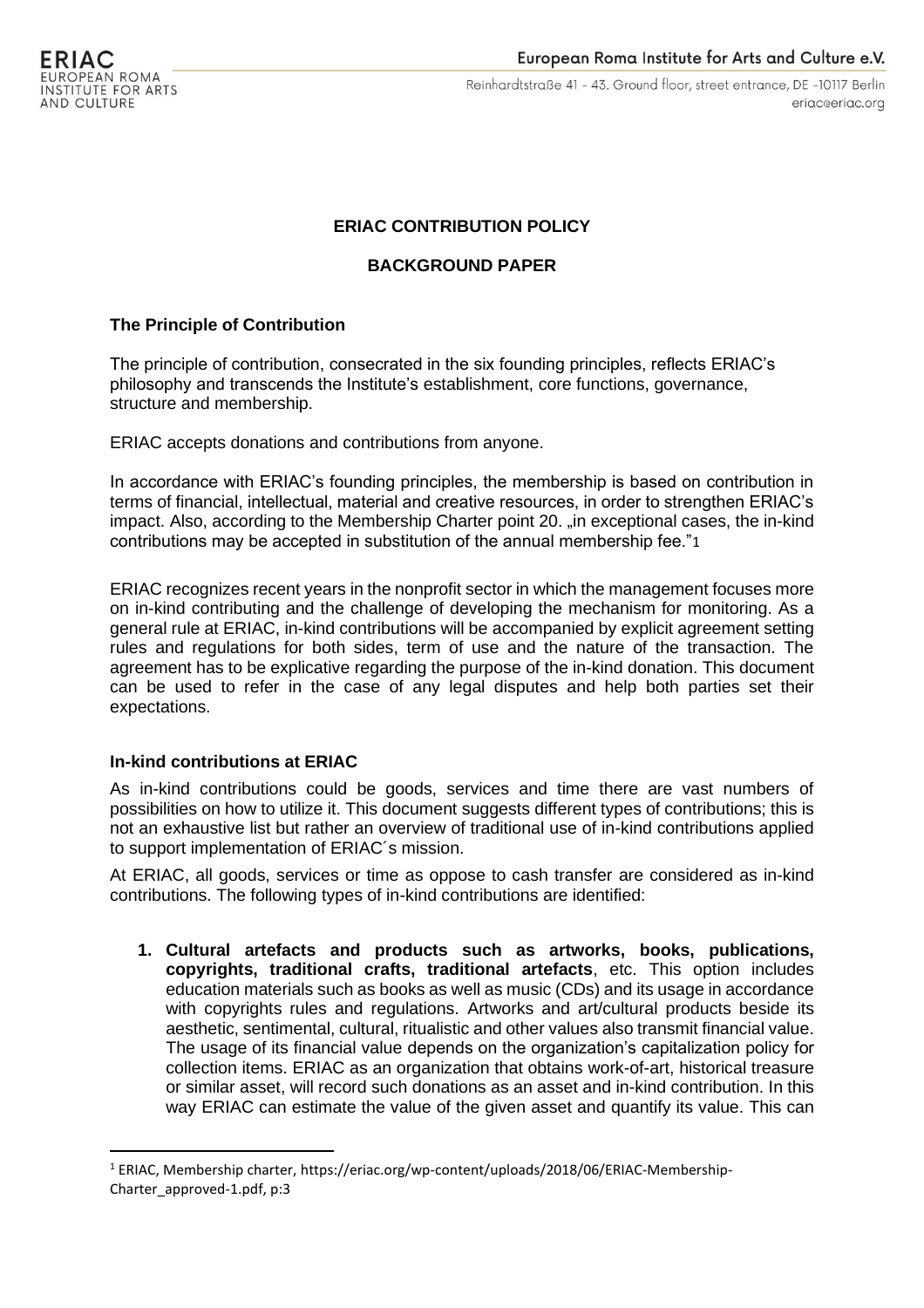be important in case in the future ERIAC will create auctions. In that case, a separate document will regulate the commercial activity.

- **2. Project and operational assistance:** ERIAC accepts as in-kind donations **men-hour** donations in a form of assistance in the event planning, consultations, media coverage, translation, lectures or performances for free etc. ERIAC may seek donated professional time in the particular country where the organization or an individual is settled. It is important to calculate the time that would typically be valued using the hours donated and the project manager's hourly rate based on what is typically charged for similar projects in the local market. This will include assistance with organizing events, advocacy, alliances, writing reports, information sharing related to the ERIAC´s mission. Individuals will be available to contribute in the organization and implementation, artist to be available to borrow their artwork for the event or perform and institutions are expected to provide institutional support for the event, meeting or knowledge production. This option beside the professional project manager services also assumes volunteering if the individual capacities are corresponding to that position.
- **3. Facilities contributions:** this form of in-kind contribution assumes the use of facilities that an institution rents or owns for the particular time that is needed in case of a training, even or operation. Use of facilities will be valued based on the value of donated space and the rental value of comparable space and facilities in the same area. The value of donated buildings will not exceed the fair market value at the time of donation. Normal partner rates will be used to value logistical support and food. Normal partner rates will be applied to value the use of specialized equipment, processes or production lines.
- **4. Material contribution:** this form of in-kind contribution assumes the option of providing office materials, office supplies and gadgets such as copy machine, camera, etc. These materials will be evaluated and the value will be determinate according to the current pricing on the market.

# **Monitoring**

ERIAC will monitor and review in-kind contributions once per year. A database will be created to keep track of the received and used in-kind contributions.

An online form for in-kind contributors is developed, which includes the following details:

- $\triangleright$  The names of the donor and/or institution in whose name the in-kind donation will be done;
- $\triangleright$  The date of submission of the in-kind donation;
- $\triangleright$  A short description of the donation;
- $\triangleright$  The intended purpose of the donation and description of why it will be valuable to ERIAC;